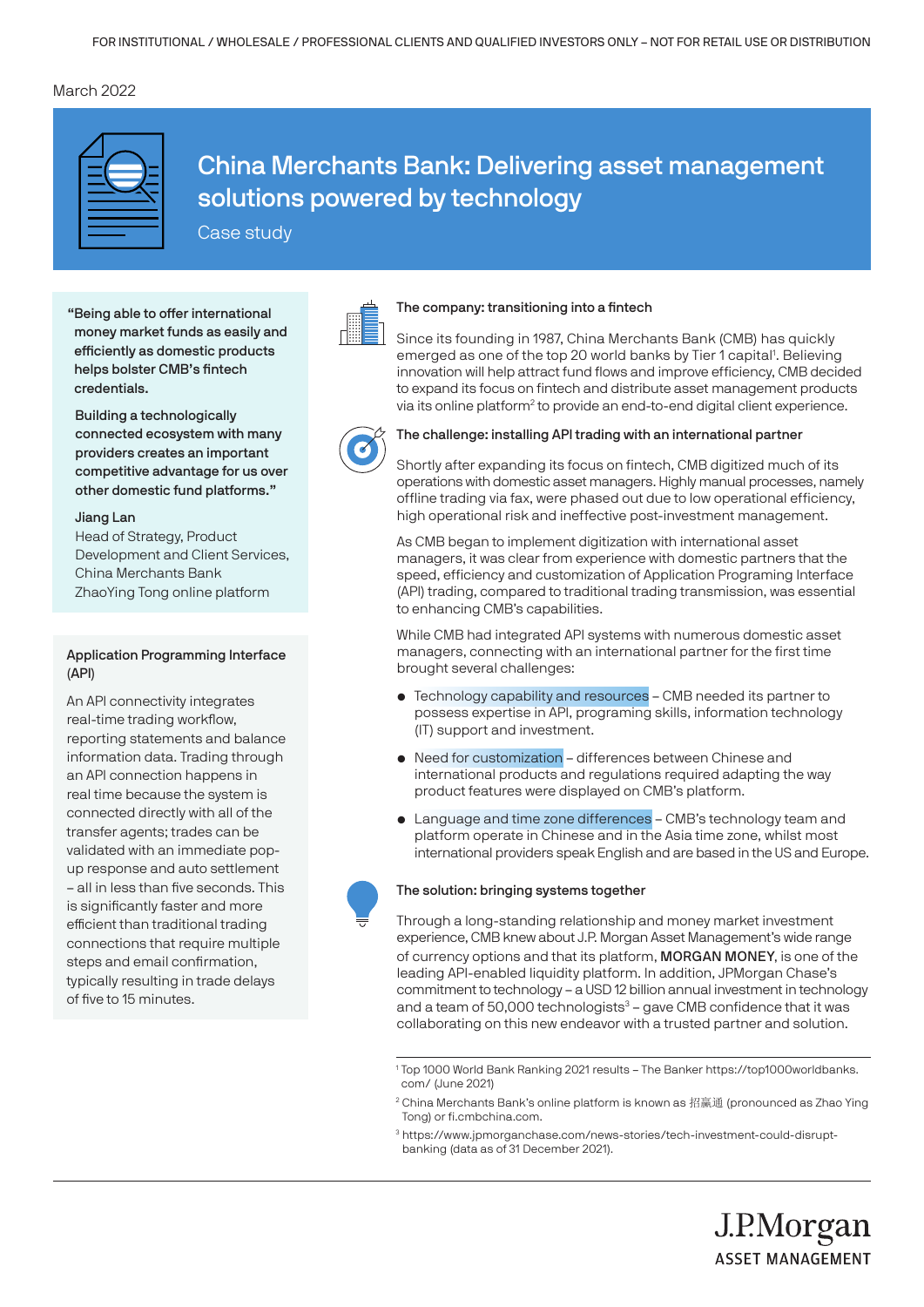# China Merchants Bank: Delivering asset management solutions powered by technology Case study Case study Case study Case  $\sim$

## MORGAN MONEY

MORGAN MONEY is a multicurrency, open architecture trading and risk management system. The platform was built on an API foundation, published through JPMorgan Chase's public developer platform, to allow any API-enabled program to send and receive data on demand, in real time. jpmorgan.com/morganmoney

"Our commitment to strategic partnerships and technologyenabled investment solutions strengthens our market insights and business agility when developing global capabilities to meet local requirements."

 Chinchin Ma Head of North Asia Sales, Global Liquidity, J.P. Morgan Asset Management

### "J.P. Morgan Asset Management

shares China Merchants Bank's vision of delivering asset management solutions powered by technology.

MORGAN MONEY'S API technology – and the ability to integrate this capability into our distributor's platforms – is just one of the many initiatives enabled by our company's commitment to and investment in technology."

Paul Przybylski Head of Product Development, Strategy and Client Services, **Global Liquidity,** J.P. Morgan Asset Management The partnership was a pilot to both institutions. Among the first steps was to form a working group of business representatives, technologists and other subject matter experts from both sides, which met regularly over the course of six months. The group discussed CMB's objectives and needs and identified areas of customization, such as modifying the way cut-off times, interest balances and yields are displayed for the Chinese market. The group conducted several rounds of user acceptance testing (UAT) before moving on to production.

A bridging API was eventually built and enabled CMB's computer network to talk directly to MORGAN MONEY infrastructure. The first trade was done for a notional value with same-day settlement; it went smoothly and efficiently.



### The best practice: committing and communicating

Business commitment and technology resources from both organizations were critical to the success. CMB had a clear vision to transform into a fintech, and its IT professionals had a high level of expertise in API from their previous experience with domestic partners. J.P. Morgan Asset Management leveraged the skills of MORGAN MONEY technology team and tapped into the company's technologist network across the globe to fill additional programming and language skill requirements, while also providing continuous education through its client services team.

A project roadmap, including a timeline, a checklist and milestones for both parties, also played an important role in this complex project.



# The benefits: achieving a milestone in innovation

Since the two platforms have been connected, CMB and its clients have already realized the benefits of an API connectivity for their international money market funds:

- Secure trading in real time CMB's platform users can now trade and access balances in real time via asynchronous API connections.
- Improved operational efficiency CMB reduces trading errors by eliminating the old manual processes.
- Seamless connectivity and customization CMB is able to provide live product information supplied by J.P. Morgan Asset Management on its platform in a consistent display with its other domestic products.